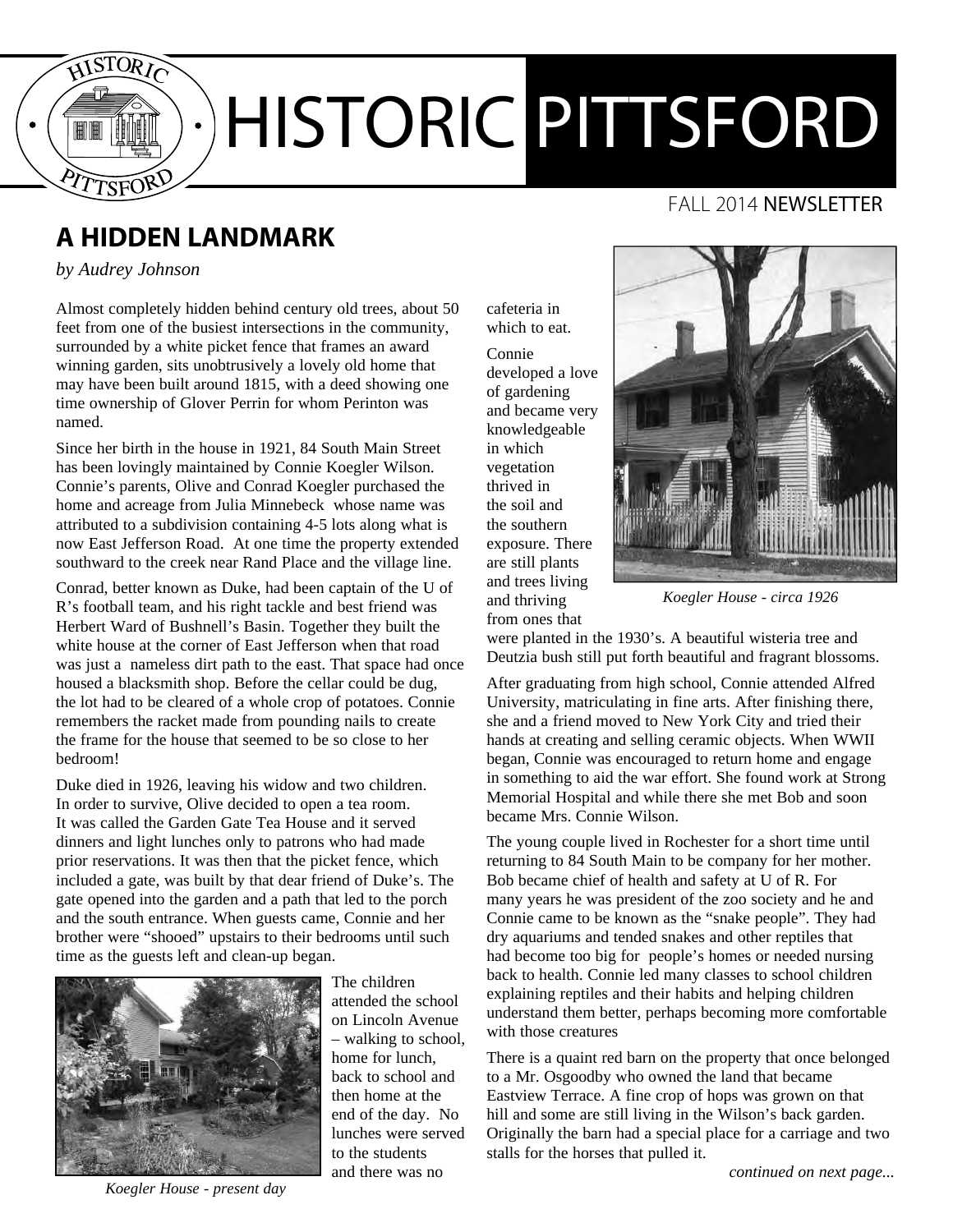#### *continued from cover...*

Connie is an artist and she has embarked on a new venture. She uses some of the leaves of her plants, arranges them artistically on archivally correct paper, and prints them. They become a natural depiction and tasteful image of a leaf or branch to be framed and displayed. She plans to make them available for sale. What a forward thinking woman!

The interior of the house at 84 South Main has been carefully maintained and documented by Ms. Wilson. Any restorations or additions have been chronicled and photographed. The artifacts and decorations have been carefully chosen and each item has its special place in the home. This building is not just a house – it is an historic treasure to the owner, who has acted as a faithful and loving steward for all of her life.

## **Revitalized Gardens at the Little House**

*by Deborah Resch, Chair Little House Committee*

Historic Pittsford was recently awarded a grant from the Junior League Garden Club to refurbish the gardens that surround the Little House on Monroe Avenue.

The Little House Committee of Historic Pittsford took on the task of renewing the gardens with perennials that might have been growing in the area during the early 1820s. Most of the existing plantings were removed except for the lilac tree and the quince.

After much pruning, digging and weeding to ready the beds for planting, a design was formulated, and the perennials were placed in their new home. Some of the plants that visitors will enjoy include: a David Austin Rose, lavender, variegated sage, yarrow, phlox, Shasta daisies, bachelor buttons and wooly thyme. Daffodils have been planted to bloom in mid spring and there are also plans to add trillium, jack-in-the-pulpit and leopards bane as soon as the seasons allow.

The Little House Committee also purchased two planters for the front porch of the house. These were planted with various colorful annuals during the summer season.



Thank you to

the Junior League Garden Club and to the Little House Committee for helping with the gardens. Visitors should delight in the colorful blooms from mid spring thru the fall for years to come.

## **Pittsford Personalities**

Pittsford Town Historian, Audrey Johnson, has a new show on Pittsford's cable channel 12 entitled "Pittsford Personalities". Audrey is interviewing long time Pittsford residents who have made an impact on Pittsford either directly or through their ancestors. So far, Audrey has interviewed Jack Holzwarth, George Mathews, Eloise Crump Terho, John Hopkins and Mark Greene.

A schedule for the showing of these interviews can be found on the Town's website at www.townofpittsford.org.

#### **Historic Pittsford Achievement Awards**

Historic Pittsford annually recognizes individuals and/or organizations who have made an outstanding contribution to the preservation of the history and character of the village and/or Town of Pittsford. Eligible candidates include individuals, groups, organizations, businesses, students, scouts, government bodies, etc. Nomination forms are available on our website at www.historicpittsford.com and should be sent to the Little House, 18 Monroe Avenue, Pittsford 14534 by April 1. Individuals may make multiple submissions.

## **March Storms**

*By the time March rolls around, everyone is ready for spring. Instead, March is often the month for some of our worst storms. Such was the case in 1900…*

On March 1900, the paper reported that a large portion of the freight house of the New York Central railroad had collapsed under the weight of snow.

Henrietta had received three feet of snow and the storm was still raging.

On March 3, the paper reported that the storm which had started Wednesday was still continuing, almost unabated. Farmers had to go into town on horseback. Men and boys were out shoveling sidewalks and roofs. The first mail to arrive since Thursday morning came about 3pm on Saturday. School was suspended.

On March 7, it was reported there had been a thaw and then another snowfall. No trains were coming from the west and the ones from the east were 24 hours late. The thaw and freeze made it dangerous for the horses who would break through the crust into the deep snow.

43 ½ inches of snow fell in Rochester over a period of 63 hours.

(excerpt from Echoes of Pittsford 1899-1900)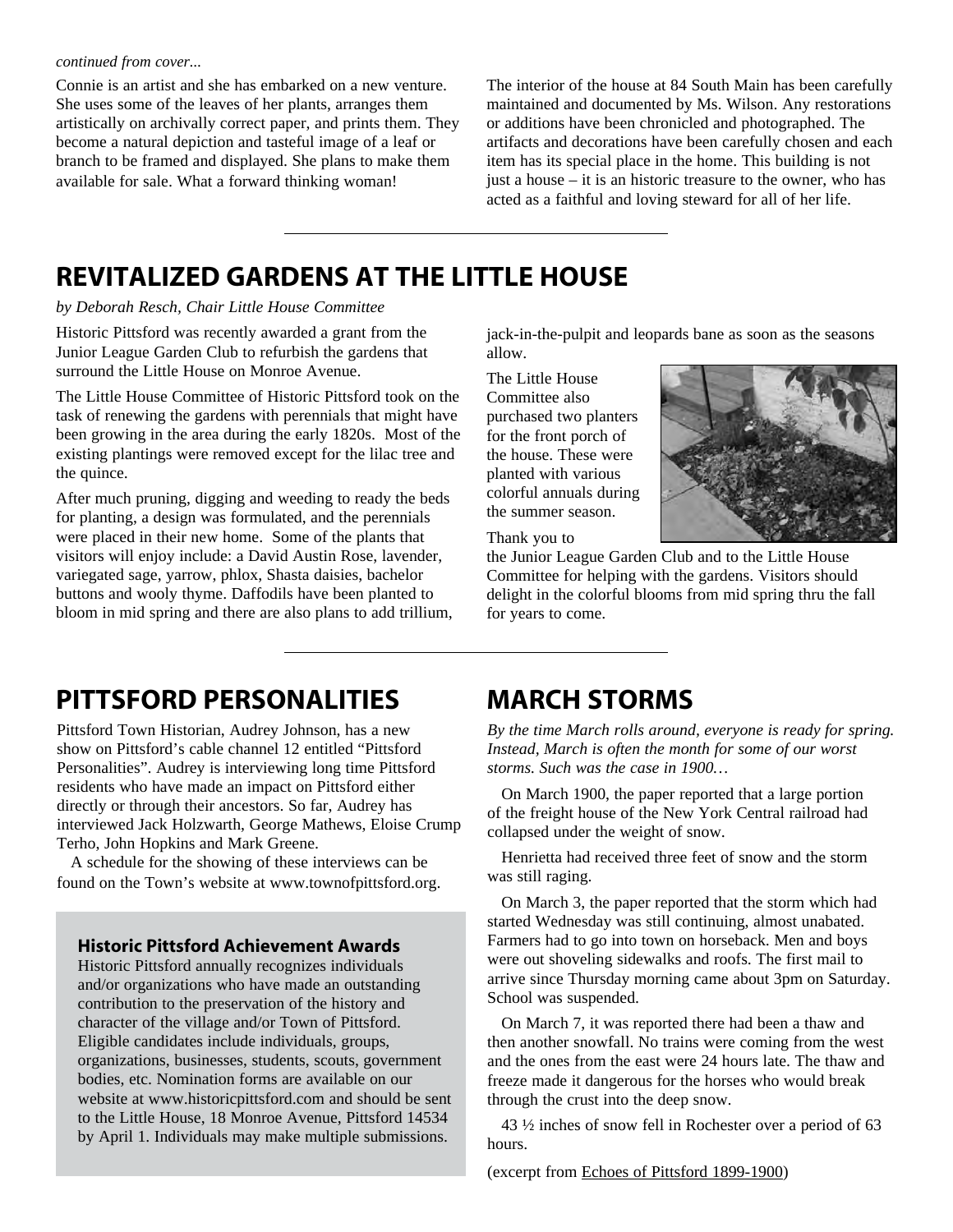# **Annual Meeting**

HP's annual meeting was held this past summer at the national landmark, Spring House, now known as Monroe's at 3001 Monroe Ave.

A meet and greet cash bar and a self -guided tour of the Spring House preceded the buffet dinner.

President Peggy Brizee gave a summary of HP's work

and goals over the past year. Treasurer Maryjane Link reported that HP's finances had grown from \$41,261 in 2013 to \$62, 705 in 2014 which included a generous bequest from the estate of Mary Menzie and grant money from the Junior League Garden Club.

The slate of officers was chosen for the 2014/15 year. Board members Peggy Brizee, Audrey Johnson, Maryjane Link and JoAnne Shannon had their terms

renewed for another 2 years. Steve Melnyk and Maria Rudzinski were elected to their first two year term. With great regret, HP also accepted the resignations of Jean France, Joe Maxey, Rusty Likely and Peter Webster from the board. Their long service to Historic Pittsford is greatly appreciated and their absence on the board is keenly felt. (Since the

annual meeting, Steve Melnyk , Bob Corby and Vicki Profitt have regretfully resigned from the Board).

Guest speaker Mayor Bob Corby updated attendees on 75 Monroe Ave., announced that the entire village will be on the National Registry next year, acknowledged Alysa Plummer's hard work – especially on the new village Farmer's Market,

> mentioned a new pavilion on the canal that will be dedicated to preservationists and announced twenty-two acres adjacent to Town barns will remain natural open space for the Town.

Guest speaker, Supervisor Bill Smith, spoke about improved attitude toward preservation in the Town government, restoration of Lock 62, rehabilitation of the Spiegel center, preservation of historical papers belonging to the Town

and Audrey Johnson's new endeavor on Channel 12. Speakers Audrey Johnson and David Minor closed the evening with historical anecdotes on the history of the Spring House and a short history of the canal.

Many thanks to Katherine Mott for hosting Historic Pittsford.

#### **PRESIDENT'S CORNER** - Preservation Matters

As 2014 draws to a close and looking back over this past year, Historic Pittsford has continued to support initiatives that contribute to preservation throughout our community. We strive to draw attention to the advantages that a mindfulness of preservation brings to any property or project. Some initiatives come easy and some do not. Whatever the subject or issue, we strive to articulate why thoughtful consideration of historic preservation is important.

In a very recent court proceedings, the judge referred to Historic Pittsford as a 'pressure group' a rather negative term that tends to perpetuate the misconception that preservationists are alarmist and obstructive. A much better term for our mission is as an 'advocacy group' - connoting support, encouragement and thoughtful deliberation upon public and private actions that affect irreplaceable historic structures, districts and landscapes.

We have but to glance around our community to understand what this 'pressure group' has been instrumental in accomplishing: an historic district called Pittsford Village; the permanent preservation of five active century's-old family farms, one of which is on

the National Register of Historic Places; the resulting open space collectively called the "Greenprint"; and the creation of the former town Historic Preservation Commission which designated dozens of homes as local historic landmarks and created the historic district known as Mile Post, (where the old Pittsford Cemetery, the one room school house and the Lusk homestead meet at South Main and Stone Road).

Looking ahead, the year 2015 will mark the 50th anniversary of Historic Pittsford. Planning for the rollout of a year-long celebration, your Board of Directors invites your ideas, participation and support as we commemorate accomplishments in historic preservation and define opportunities yet to be achieved. In our advocacy role, we will continue to strive to define why the core value of historic preservation actually matters.

Wishing for you a happy and healthy holiday season and new year...

Best, Margaret Caraberis Brizee, President Historic Pittsford